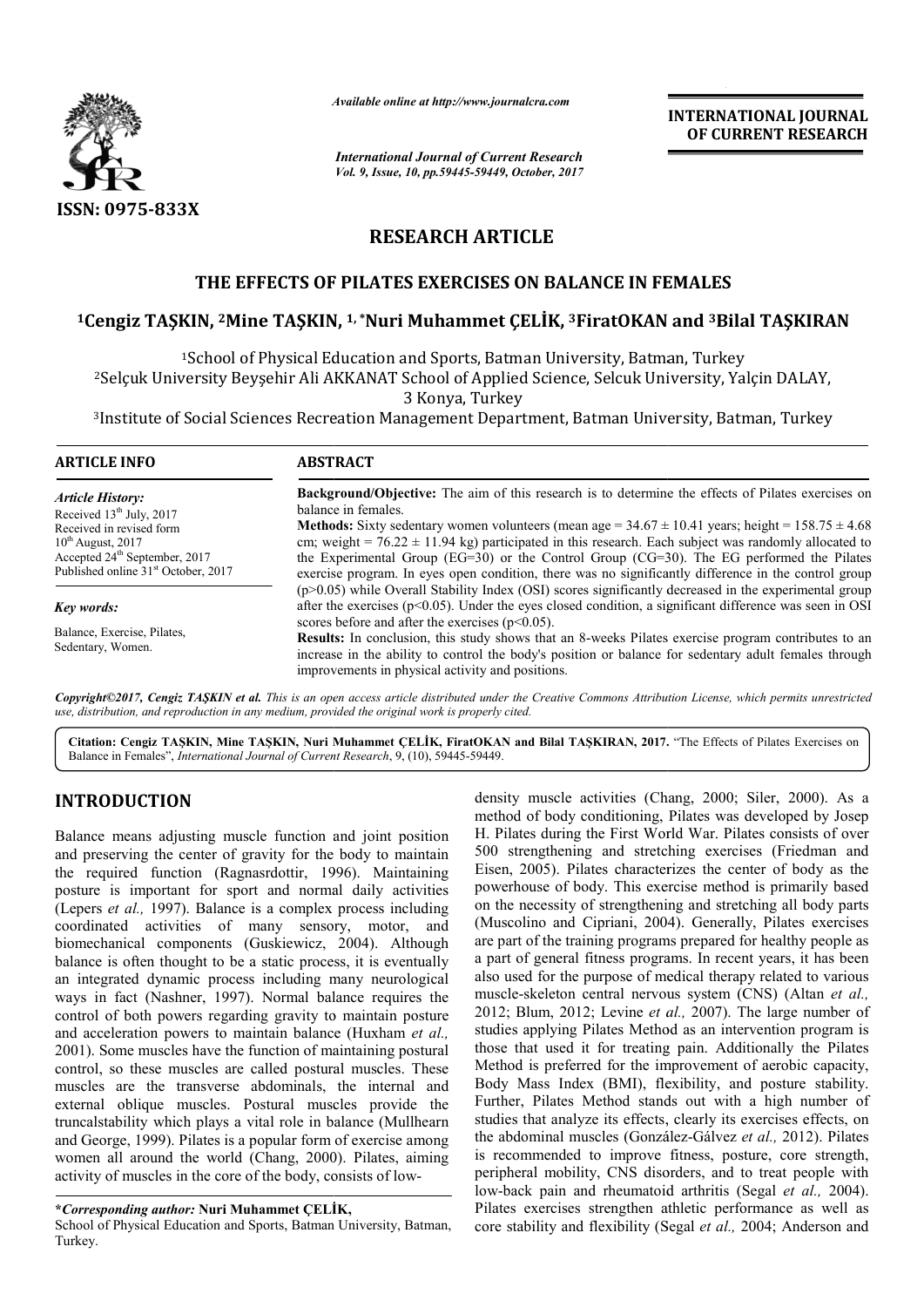Spector, 2005; Hutchinson *et al.,* 1998). Kloubec (2010) explains that pilates exercises improve joint movements on elbows and endurance on the upper extreme and core muscles. In another study, the writers emphasize that Pilates exercises can develop truncal flexibility in healthy adults (Segal *et al.,*  2004). The activations of the Transversusabdominis (TrA) and Obliquusinternusabdominis (OI) increase among daily life activities or sport activities due to Pilates exercises (Muscolino and Cipriani, 2004). Pilates, developing some characteristics such as core strength, peripheral mobility, abdominal endurance, is likely to improve balance skill which has a vital role for daily life. It should be revealed that Pilates practices positively influence the balance scores. In this study, it was hypothesized that Pilates exercises would positively affect the maintenance of body balance while these exercises had effects on the development of other postural muscles as well as core muscles. The recent studies provide some evidences showing that pilates trainings have positive effects on the balance scores even if they are so poor (Aladro-Gonzalvo *et al.,* 2012).

#### **Objectives**

Does it pilates exercise impact on balance? The aim of the research was to determine the positive or negative effects of pilates exercises on the balance skills of the sedentary adult females. The limitation of the study was no control and insufficient of the nutritional status, the limited standardization on measurement techniques, a lack of true experimental research designs, and inconsistent instructor qualifications.

## **METHODS**

Sixty sedentary women volunteers (mean age=34.67±10.41 years; height=158.75±4.68 cm; weight=76.22±11.94 kg) participated in this investigation.

### *Participants*

Each subject was randomly allocated to the experimental group  $(EG=30)$  or the control group  $(CG=30)$ . EG applied the pilates exercise program. The females in CG were told to maintain their daily life during the study, and they were not asked to participate any extra activities throughout the duration of the study. The subjects were informed of the possible benefits and risks of the study. In the participant women did not any negative physical and mental aspects. The subjects of the study were not given any additional incentives motivating them to be part of the study. To participate the study did not required any cost from the subjects. The research procedure was signed by the Local Ethics Commission. Before the study, the subjects of both CG and EC were provided some explanation about the informed consent form approved by the Local Ethics Commission and were asked to sign the informed consent form.

#### *Collection of Data*

#### *Testing Procedure*

#### *Postural Stability Assessment*

The Biodex Balance System (BBS) was used as an effective device to measure balance (Biodex Medical Systems Inc., Shirley, NY, USA). The system consisting of circular moveable platform and being interfaced with computer software enables the objective measurement of the balance scores (Salavati *et al.,* 2007). Eight strings enabling the resistance to movement were located the outer edge of the platform. The resistance levels in BBS range from 12 to 1. The balance score of the subject on the platform has shown the overall level of the balance skill of the subject (Erkmen *et al.,*  2010; Testerman and VanderGriend, 1999). The subject having high balance score would have the poor OSI score. The applied tests consisted of the subjects performing the one-leg stand with eyes open and eyes closed. The one-leg stand test was performed on the dominant leg, as determined by the limb which the subject would preferentially use to kick a ball through. The resistance level used was set at a static level in both the EO and EC tests. During the test, subjects stood bare foot on a platform and attempted to keep the platform level for 20 seconds. The platform interfaced with computer software was locked not to move to measure the foot position and to have the ideal foot position. The subjects were allowed to adjust their foot position untıl they have the balance on the platform. Additionally, they were let to look straight at the instrument board as they adjusted their foot position. And then, the platform was fixed and the foot positions of the subjects were recorded. During the test, the foot position coordinates of the subjects were not changed. And then before the main test, the subjects were tested twice. During the measurement, the subjects were asked to stand through the dominant foot on the platform and to place other leg on the 90 flexion position. Then, their balance scores wre recorded at that position. During the test, the subjects were prevented to see the feedback on the BBS by covering the instrument panel. They were asked to look straight at eye level. The measurement were taken twice before and after pilates exercises. In this work, CG which did not subject to training, continue the normal life and did not participate any physical activity. All measurements were recorded at the baseline after the study at once.

### **Pilates Training Program**

The training were adapted (Sekendiz *et al.,* 2007; Culligan *et al.,* 2010; Emery *et al.,* 2010) and performed on a mat and ball. This study were applied by specialist trainer 3 days per week for 60 minutes. Subject's mistakes were instantly corrected by intervening (Table 1).

#### *Statistical analyses*

To analyze the data of the study, SPSS program were used. The Shapiro-Wilk test was used to verify that all variables were normally distributed. EG and CG were compared through unpaired t-test. The mean values from the pre-test and post-test about the balance scores were compared by paired t-tests. The alpha level was set a priori at 0.05 to indicate the significance level for all statistical tests.

# **RESULTS**

There was no significant difference in age ( $t = 0.892$ ; p > 0.05), body height (t = -1.303; p > 0.05), body weight (t = 0.044; p > 0.05), BMI (t = 0.434; p > 0.05 or body fat % (t = 1.121;  $p > 0.05$ ) before the Pilates exercise program for control and experimental group. While a statistically meaningful difference was seen in the averages of body mass, BMI and body fat percent after exercises for subjects in the EG ( $p<0.05$ ), there was no difference in CG ( $p>0.05$ ; Table.3).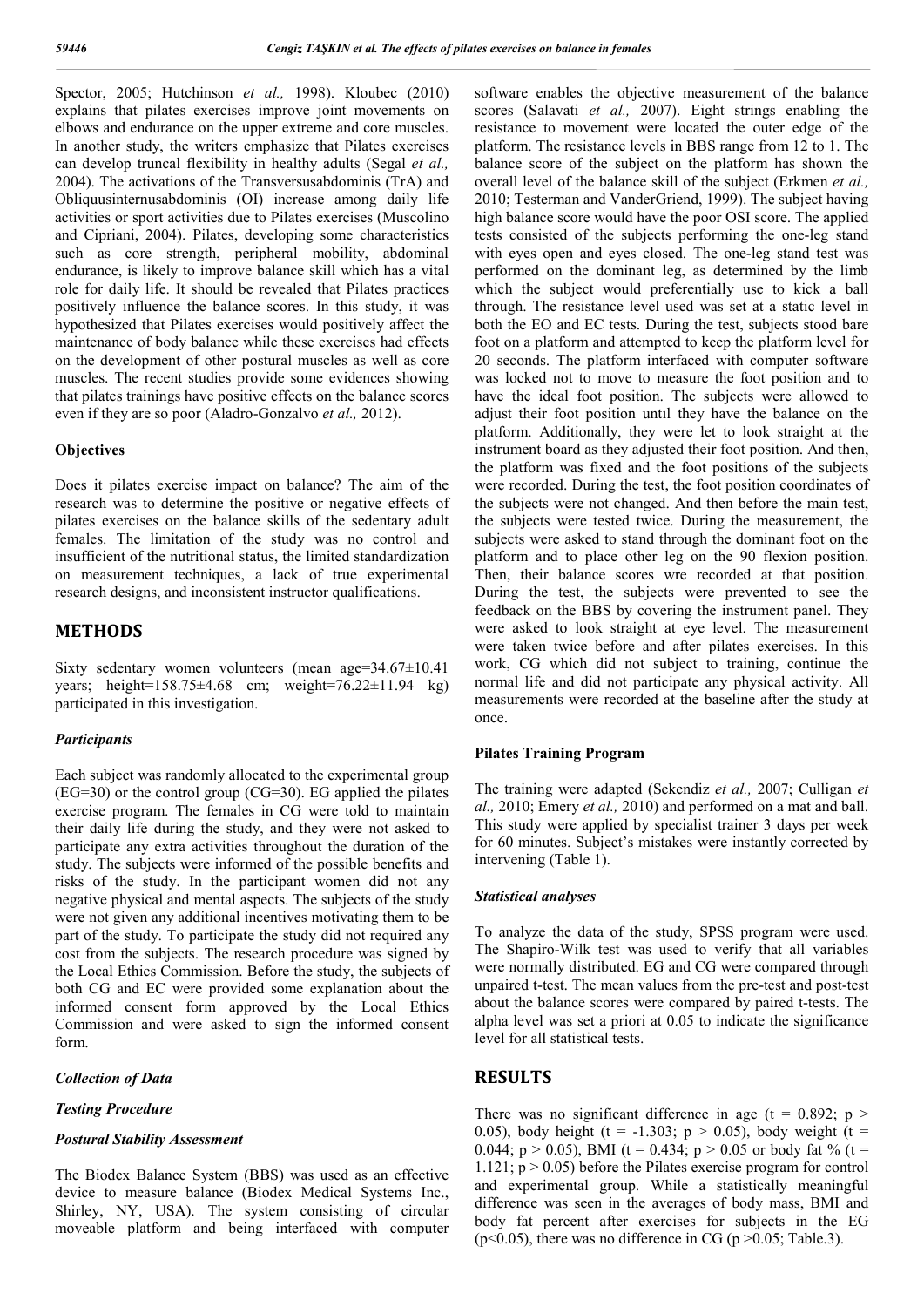|                       | 1-4 weeks                | 5-8 weeks                                  |                       |  |  |  |
|-----------------------|--------------------------|--------------------------------------------|-----------------------|--|--|--|
| Monday                | warm up 10 min           | warm up 10 min.                            |                       |  |  |  |
|                       | Pilates Mat              | Pilates Mat and ball                       |                       |  |  |  |
|                       | Training $(8x2)$ 40 min. | Training $(8x3)$ 45 min.                   |                       |  |  |  |
|                       | cooling 10 min.          | cooling 10 min.                            |                       |  |  |  |
| Wednesday             | warm up 10 min.          | warm up 10 min.                            |                       |  |  |  |
|                       | Pilates Mat              | Pilates Mat and ball                       |                       |  |  |  |
|                       | Training $(8x2)$ 40 min. | Training $(8x3)$ 45 min.                   |                       |  |  |  |
|                       | cooling 10 min.          | cooling 10 min.                            |                       |  |  |  |
| Friday                | warm up 10 min.          | warm up 10 min.                            |                       |  |  |  |
|                       | Pilates Mat and ball     | Pilates Mat and ball                       |                       |  |  |  |
|                       | Training $(8x2)$ 40 min. | Training $(8x3)$ 45 min.                   |                       |  |  |  |
|                       | cooling 10 min.          | cooling 10 min.                            |                       |  |  |  |
| Warm up               | Pilates Mat Training     | Pilates Ball Training                      |                       |  |  |  |
| - Breathing           |                          |                                            |                       |  |  |  |
| - Imprint and release | - The Hundred            | -Sitting On The Ball                       |                       |  |  |  |
| - Spinal rotation     | - The Shoulder Bridge    | -Bent Knee To Leg Extension                |                       |  |  |  |
| - Cat stretch         | - Single Leg Circle      | -The Saw                                   |                       |  |  |  |
| -Hip rolls            | - Swimming               | - Roll- Up                                 | -Flexibility exercise |  |  |  |
| - Scapula isolation   | - One Leg Stretch        | -Spine Stretch And Spine Stretch Forward   | -Stretching exercise  |  |  |  |
| - Arm circles         | - Double Leg Stretch     | -Balance Push-Up                           |                       |  |  |  |
|                       | - Rolling Like a Ball    | -Bent-Knee Bride                           |                       |  |  |  |
|                       | - The Saw                | -Lie Back Stretch                          |                       |  |  |  |
|                       | - Roll Up                | -Single Leg Stretch Knee Stretch           |                       |  |  |  |
|                       | - Spine Strech           | -Single Leg Stretch Also Known As Scissors |                       |  |  |  |
|                       | - Leg Pull Down          | - Basic Ball Crunch                        |                       |  |  |  |
|                       | - Leg Pull Up            | -HumstringCurl                             |                       |  |  |  |
|                       | - Push Up                | -Gluteus Kick Back                         |                       |  |  |  |
|                       | - Pelvic Curl            | -Water fall                                |                       |  |  |  |
|                       | - Side Bend              | -Abdominal crunch                          |                       |  |  |  |
|                       | - Side Kick Front        | -Bent-Knee Bride                           |                       |  |  |  |
|                       | - Side Kick Back         | -Knee Stretch                              |                       |  |  |  |
|                       |                          | -Leg Knee Up                               |                       |  |  |  |
|                       |                          | -Bridge Hamstring Curl                     |                       |  |  |  |

#### **Table 1. The Pilates training program**

#### **Table 2. Descriptive statistics for experimental group (n=30) and control group (n=30)**

| Groups | Age (year) |      | Height (cm) |      |       | Body mass (kg) |       | $BMI$ (kg/m2) |       | % Body fat |  |
|--------|------------|------|-------------|------|-------|----------------|-------|---------------|-------|------------|--|
|        | Mean       | SD   | Mean        | SD   | Mean  | SЕ             | Mean  | SD            | Mean  | SD         |  |
| EG     | 35.87      | 8.64 | 157.97      | 3.62 | 76.29 | 12.13          | 30.65 | 5.22          | 34.12 | 3.90       |  |
| CG     | 33.47      | 94   | 159.53      | 5.50 | 76.15 | 1.96           | 30.06 | 5.34          | 33.28 | 4.44       |  |

**Table 3. Comparisons and means of subjects' Body Mass, BMI and % body fat before and after exercises**

| Variables      | Groups         | Pre-exercise |           | Post-exercise |           | T        |
|----------------|----------------|--------------|-----------|---------------|-----------|----------|
|                |                | Mean         | <b>SD</b> | Mean          | <b>SD</b> |          |
| Body Mass (kg) | Group exercise | 76.29        | 12.13     | 74.50         | 12.01     | $5.529*$ |
|                | Group control  | 76.15        | 11.96     | 76.06         | 11.91     | 1.569    |
| <b>BMI</b>     | Group exercise | 30.65        | 5.22      | 29.94         | 5.20      | $5.505*$ |
|                | Group control  | 30.09        | 5.43      | 30.02         | 5.32      | 1.608    |
| Body Fat%      | Group exercise | 34.55        | 2.86      | 32.48         | 2.26      | $5.659*$ |
|                | Group control  | 33.28        | 4.44      | 33.01         | 4.22      | 1.850    |
| * $P < 0.05$   |                |              |           |               |           |          |

**Table 4. Comparisons and means of subjects' OSI scores in EO and EC conditions**

| Conditions     | Before exercise |           | After exercise |           | T     | Þ        |
|----------------|-----------------|-----------|----------------|-----------|-------|----------|
|                | Mean            | <b>SD</b> | Mean           | <b>SD</b> |       |          |
| Eyes Open      |                 |           |                |           |       |          |
| Group exercise | 1.56            | 0.57      | 1.18           | 0.39      | 4.388 | $0.000*$ |
| Group control  | 1.53            | 0.42      | 1.52           | 0.38      | 0.902 | 0.375    |
| Eyes Closed    |                 |           |                |           |       |          |
| Group exercise | 2.91            | 0.69      | 2.61           | 0.63      | 2.262 | $0.032*$ |
| Group control  | 2.89            | 0.75      | 2.87           | 0.73      | 1.682 | 0.103    |
| * $P < 0.05$   |                 |           |                |           |       |          |

In comparisons and means of subjects' OSI scores in EO and EC conditions. In EO condition, there was no difference in the control group (p>0.05), while OSI scores significantly decreased in the experimental group after the exercises (p<0.05). In EC condition, a significant difference was seen in

OSI scores before and after the exercises  $(p<0.05)$ . After the Pilates exercise program balance performance increased for subjects with eyes closed. Furthermore, there was no difference in OSI scores before and after exercises for the control group with eyes closed (p>0.05; Table4).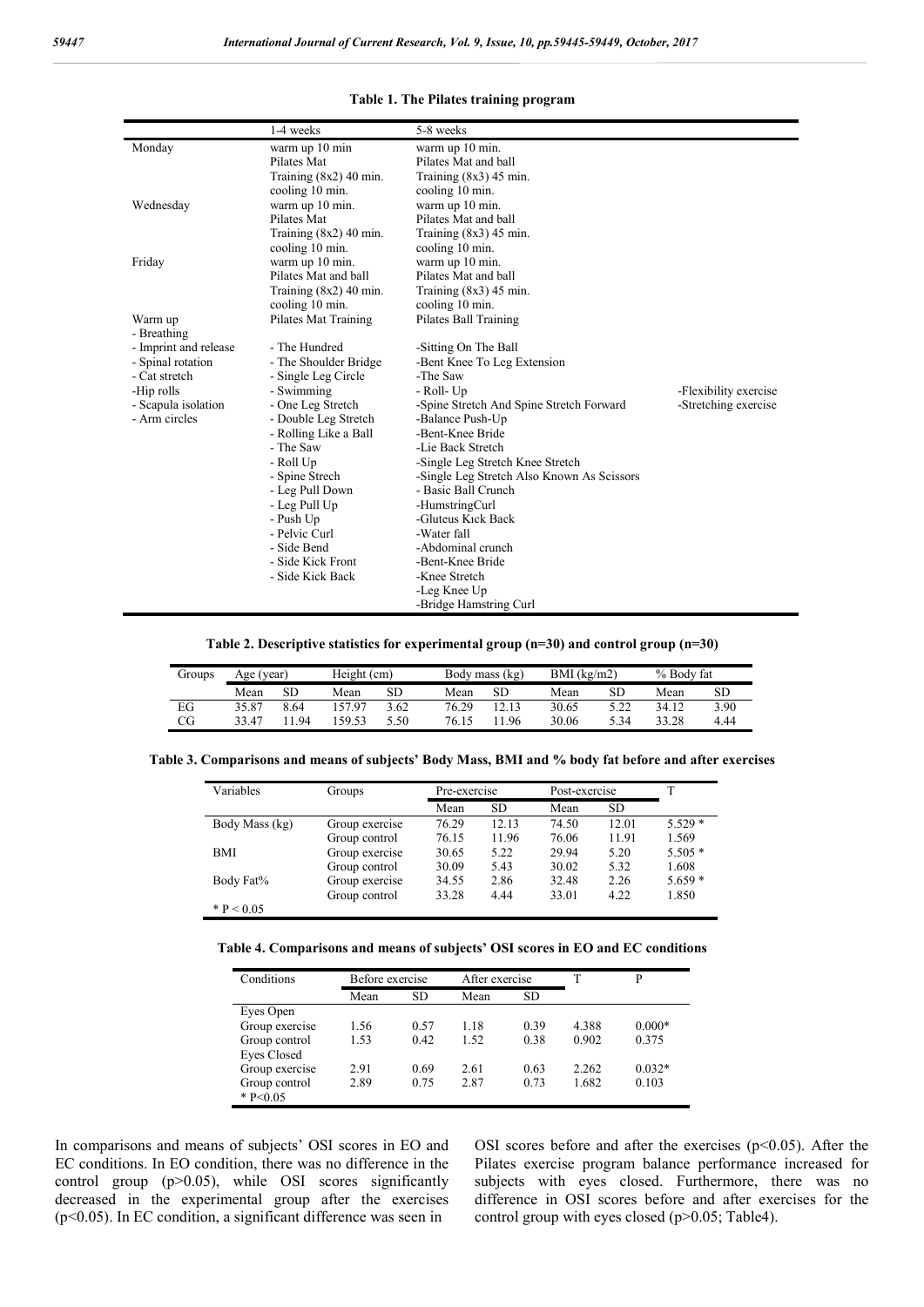# **DISCUSSION**

The aim of the study was to investigate the effects of the eightweek Pilates exercises on the balance performances of the sedentary adult females. According to the findings of the study, as compared the balance scores of the EC and CG, it was found that the balance scores of the EG significantly improve much more to the balance scores of the CG. Additionally, after the eight-week pilates exercise program, it was seen that the balance scores of the females in the EC progressed. A recent study, there is no correlation between the balance scores and endurance, flexibility, and trunk muscle activities. The eight-week pilates exercises have positive effects on core muscles, flexibility, and stable balance. On the other hand, these parameters have no effect on balance (Kibar *et al.,* 2015). Both traditional balance training and Pilates exercise programs are effective at improving balance scores in community dwelling older adults with fall risk, with the Pilates group showing improved balance confidence (Josephs *et al.,*  2016). It is known that Pilates exercises increase life quality for sedentary adult females (Sekendiz *et al.,* 2007). However, there is no compliance in research dealing with the effects of Pilates exercises on balance performance. While some research suggested that Pilates exercises caused an increase in balance performance (Anderson and Spector, 2005; Hall *et al.,* 1999; Johnson *et al.,* 2007) some of them explained these exercises did not affect balance performance (Kloubec, 2010; Caldwell *et al.,* 2009). Johnson *et al.* (2007) examined the effects of a 5 week Pilates exercise program applied in 10 sessions on dynamic balance performance in healthy adult subjects. A meaningful difference was found in dynamic balance scores after Pilates exercises. They informed that a 5-week Pilates exercise program developed dynamic balance. Hall *et al.* (2007) investigated the effects of Pilates exercises on balance in the elderly. They found that Pilates exercises applied over 10-weeks built up balance. In another study, it was informed that Pilates exercises improved dynamic balance in elder people (Babayigit-Irez *et al.,* 2011). These findings are in accordance with many related literature (Johnson *et al.,* 2007; Hall *et al.,* 2009; Babayigit-Irez *et al.,* 2011). Pilates exercises challenge the integration of the sensory, musculoskeletal, and nervous systems which contributes to the ability to maintain a balanced position. During Pilates exercises the effort for maintaining body balance increases overcoming with the possible strengths about losing balance for these systems. In this way, kinesthetic awareness of joints may increase. For this reason, Pilates exercises can be thought to develop balance performance. Johnson *et al.* (2007) declared that Pilates exercises improved motor control and increased joint awareness. Contrary to these studies, Kloubec *et al.* (2010) hypothesized that Pilates exercises applied twice a week for 12 weeks developed active males' and females' balance. However, they concluded in their research that balance did not improve. In the other research, Caldwell *et al.* (2009) noted that balance was not affected by Pilates exercises. They applied Pilates exercises on college students from Physical Education and Recreation Department. Since the subjects' fitness levels were high, any development could not be seen in balance. As being different from, Caldwell *et al.* (2009) in this research applied Pilates exercises for sedentary women aged 35.87 on average. Dissimilar findings of that study may be resulted from differences in fitness levels for these subjects. The perception of balance also improves through the positive effects of physical activity on muscles, joints and bones (Hall, 2007). Truncal stability is important for maintaining a

balanced position. It is supplied with the help of postural muscles (Mullhearn and George, 1999). Pilates exercises intend to make the contractions of postural muscles stabilized (Muscolino and Cipriani, 2004). Based on the Pilates exercises applied for 8 weeks included in this research, the positive effects on body mass, BMI and body fat percent increase the level of physical activity for sedentary adult females. These Pilates exercises make the contractions of postural muscles stabilized and improve the perception of balance, which causes an increase in balance performance for both subjects with eyes open and subjects with eyes closed.

## **Conclusion**

This study shows that an 8-week Pilates exercises program contributes to an increase in the ability to control the body's position for sedentary adult females through improvements in physical activity and positions. The pilates exercise adopts to have several benefits including improving postural control and balance.

## **Recommendation**

All females should made regular physical activity for to physical and mental health. Also, exercise can impact on symptoms associated with inactivity. Therefore, females can participate to exercise for daily lifetime the least three times.

# **REFERENCES**

- Ragnasrdottir M 1996. The concept of balance. Physiotherapy, 82: 368-374.
- Lepers R, BigardAX, DiardJP, Gouteyron JF, Guezennec CY 1997. Posture control after prolonged exercise. *Eur J Appl Physiol,* 76: 55–61.
- Guskiewicz KM. 2004. Regaining Postural Stability and Balance. Rehabilitation Techniques for Sports Medicine and Athletic Training Prentice. WE, New York: McGraw-Hill.
- Nashner LM 1997. Practicalbiomechanicsandphysiology of balance. In: Jacobson GP, Newman CW, Kartush JM (Eds). Handbook of balance function testing. San Diego (CA): Singular Publishing Group, pp. 261-79.
- Huxham FE, Goldie PA, Patla AE 2001. Theoretical considerations in balance assessment. *Aust J Physiother,* 47: 89-100.
- Mullhearn S, George K 1999. Abdominal muscle endurance and its association with posture and low back pain: an initial investigation in male and female elite gymnasts. *Physiotherapy*, 85: 210–216.
- Chang Y. 2000. Grace under pressure. Ten yearsago, 5,000 people did the exercise routine called pilates. The number now is 5 million in America alone. But what is it, exactly? Newsweek, 135: 72–73.
- Siler B 2000. The Pilates Body. New York, USA: Broadway Books.
- Friedman P, Eisen G. 2005. The Pilates Method of Physical and Mental Conditioning. London (UK): Penguin Books Company.
- Muscolino JE, Cipriani S. 2004. Pilates and the "powerhouse"–I. *J Bodywork and Movement Therapies,* 8: 15-24.
- Altan L, Korkmaz N, Dizdar M, Yurtkuran M 2012. Effect of pilates training on people with ankylosing spondylitis. Rheumatol Int, 32: 2093-2099.